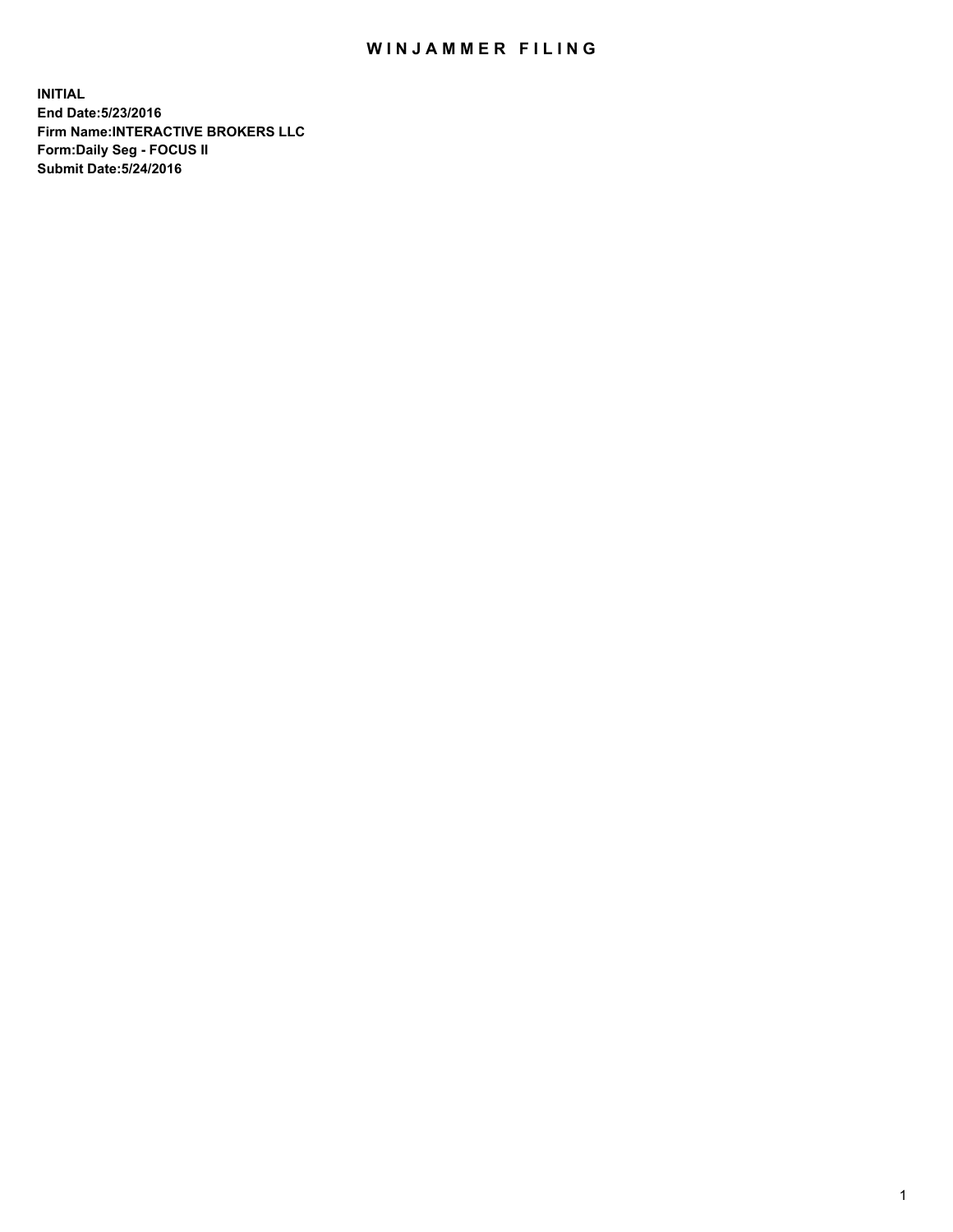## **INITIAL End Date:5/23/2016 Firm Name:INTERACTIVE BROKERS LLC Form:Daily Seg - FOCUS II Submit Date:5/24/2016 Daily Segregation - Cover Page**

| Name of Company<br><b>Contact Name</b><br><b>Contact Phone Number</b><br><b>Contact Email Address</b>                                                                                                                                                                                                                          | <b>INTERACTIVE BROKERS LLC</b><br><b>Alex Parker</b><br>203-618-7738<br>aparker@interactivebrokers.com |
|--------------------------------------------------------------------------------------------------------------------------------------------------------------------------------------------------------------------------------------------------------------------------------------------------------------------------------|--------------------------------------------------------------------------------------------------------|
| FCM's Customer Segregated Funds Residual Interest Target (choose one):<br>a. Minimum dollar amount: ; or<br>b. Minimum percentage of customer segregated funds required:%; or<br>c. Dollar amount range between: and; or<br>d. Percentage range of customer segregated funds required between:% and%.                          | <u>0</u><br>155,000,000 245,000,000<br><u>0 0</u>                                                      |
| FCM's Customer Secured Amount Funds Residual Interest Target (choose one):<br>a. Minimum dollar amount: ; or<br>b. Minimum percentage of customer secured funds required:% ; or<br>c. Dollar amount range between: and; or<br>d. Percentage range of customer secured funds required between:% and%.                           | <u>0</u><br>80,000,000 120,000,000<br><u>0 0</u>                                                       |
| FCM's Cleared Swaps Customer Collateral Residual Interest Target (choose one):<br>a. Minimum dollar amount: ; or<br>b. Minimum percentage of cleared swaps customer collateral required:% ; or<br>c. Dollar amount range between: and; or<br>d. Percentage range of cleared swaps customer collateral required between:% and%. | <u>0</u><br>0 <sub>0</sub><br>0 <sub>0</sub>                                                           |

Attach supporting documents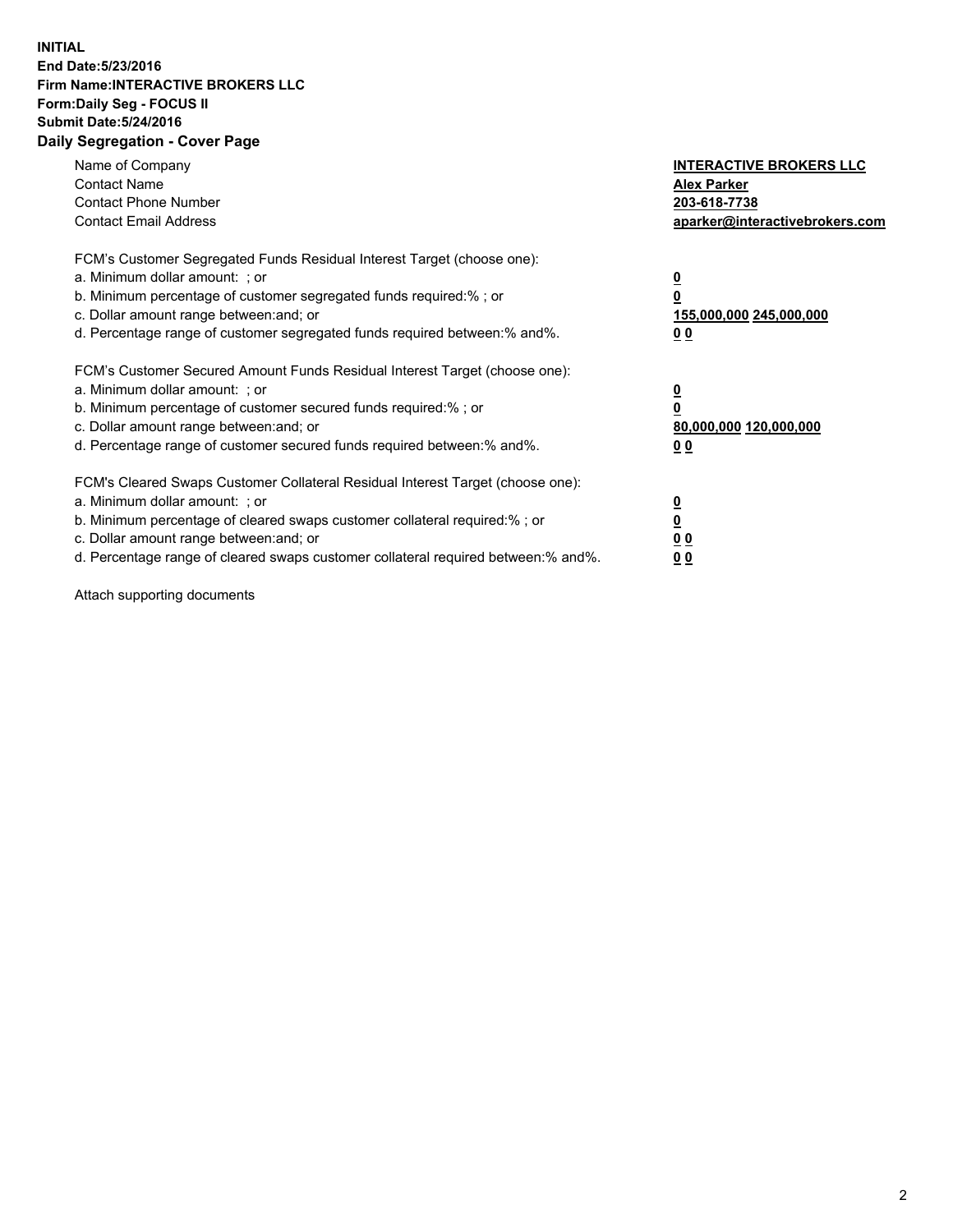## **INITIAL End Date:5/23/2016 Firm Name:INTERACTIVE BROKERS LLC Form:Daily Seg - FOCUS II Submit Date:5/24/2016 Daily Segregation - Secured Amounts**

|                | Daily Jegregation - Jeculed Aniounts                                                                       |                                  |
|----------------|------------------------------------------------------------------------------------------------------------|----------------------------------|
|                | Foreign Futures and Foreign Options Secured Amounts                                                        |                                  |
|                | Amount required to be set aside pursuant to law, rule or regulation of a foreign                           | $0$ [7305]                       |
|                | government or a rule of a self-regulatory organization authorized thereunder                               |                                  |
| 1.             | Net ledger balance - Foreign Futures and Foreign Option Trading - All Customers                            |                                  |
|                | A. Cash                                                                                                    | 283,527,042 [7315]               |
|                | B. Securities (at market)                                                                                  | $0$ [7317]                       |
| 2.             | Net unrealized profit (loss) in open futures contracts traded on a foreign board of trade                  | 1,392,752 [7325]                 |
| 3.             | Exchange traded options                                                                                    |                                  |
|                | a. Market value of open option contracts purchased on a foreign board of trade                             | 63,923 [7335]                    |
|                | b. Market value of open contracts granted (sold) on a foreign board of trade                               | -32,086 [7337]                   |
| 4.             | Net equity (deficit) (add lines 1.2. and 3.)                                                               | 284,951,631 [7345]               |
| 5.             | Account liquidating to a deficit and account with a debit balances - gross amount                          | 248,154 [7351]                   |
|                | Less: amount offset by customer owned securities                                                           | 0 [7352] 248,154 [7354]          |
| 6.             | Amount required to be set aside as the secured amount - Net Liquidating Equity                             | 285, 199, 785 [7355]             |
|                | Method (add lines 4 and 5)                                                                                 |                                  |
| 7.             | Greater of amount required to be set aside pursuant to foreign jurisdiction (above) or line                | 285,199,785 [7360]               |
|                | 6.                                                                                                         |                                  |
|                | FUNDS DEPOSITED IN SEPARATE REGULATION 30.7 ACCOUNTS                                                       |                                  |
| $\mathbf{1}$ . | Cash in banks                                                                                              |                                  |
|                | A. Banks located in the United States                                                                      | $0$ [7500]                       |
|                | B. Other banks qualified under Regulation 30.7                                                             | 0 [7520] 0 [7530]                |
| 2.             | Securities                                                                                                 |                                  |
|                | A. In safekeeping with banks located in the United States                                                  | 350,459,880 [7540]               |
|                | B. In safekeeping with other banks qualified under Regulation 30.7                                         | 0 [7560] 350,459,880 [7570]      |
| 3.             | Equities with registered futures commission merchants                                                      |                                  |
|                | A. Cash                                                                                                    | $0$ [7580]                       |
|                | <b>B.</b> Securities                                                                                       | $0$ [7590]                       |
|                | C. Unrealized gain (loss) on open futures contracts                                                        | $0$ [7600]                       |
|                | D. Value of long option contracts                                                                          | $0$ [7610]                       |
|                | E. Value of short option contracts                                                                         | 0 [7615] 0 [7620]                |
| 4.             | Amounts held by clearing organizations of foreign boards of trade                                          |                                  |
|                | A. Cash                                                                                                    | $0$ [7640]                       |
|                | <b>B.</b> Securities                                                                                       | $0$ [7650]                       |
|                | C. Amount due to (from) clearing organization - daily variation                                            | $0$ [7660]                       |
|                | D. Value of long option contracts                                                                          | $0$ [7670]                       |
|                | E. Value of short option contracts                                                                         | 0 [7675] 0 [7680]                |
| 5.             | Amounts held by members of foreign boards of trade                                                         |                                  |
|                | A. Cash                                                                                                    | 62,365,207 [7700]                |
|                | <b>B.</b> Securities                                                                                       | $0$ [7710]                       |
|                | C. Unrealized gain (loss) on open futures contracts                                                        | -1,883,879 [7720]                |
|                | D. Value of long option contracts                                                                          | 63,919 [7730]                    |
|                | E. Value of short option contracts                                                                         | -32,085 [7735] 60,513,162 [7740] |
| 6.             | Amounts with other depositories designated by a foreign board of trade                                     | $0$ [7760]                       |
| 7.             | Segregated funds on hand                                                                                   | $0$ [7765]                       |
| 8.             | Total funds in separate section 30.7 accounts                                                              | 410,973,042 [7770]               |
| 9.             | Excess (deficiency) Set Aside for Secured Amount (subtract line 7 Secured Statement<br>Page 1 from Line 8) | 125,773,257 [7380]               |
| 10.            | Management Target Amount for Excess funds in separate section 30.7 accounts                                | 80,000,000 [7780]                |
| 11.            | Excess (deficiency) funds in separate 30.7 accounts over (under) Management Target                         | 45,773,257 [7785]                |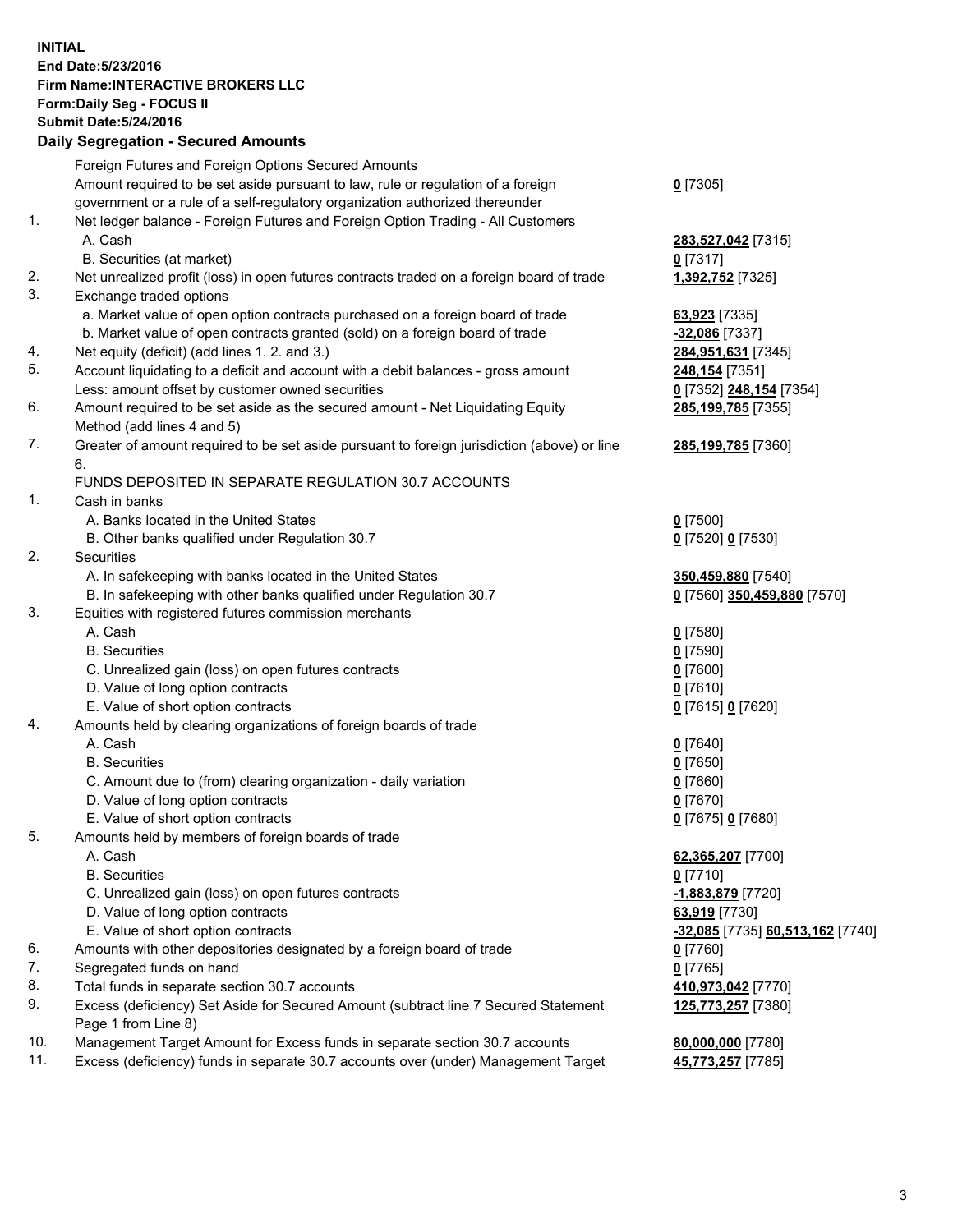**INITIAL End Date:5/23/2016 Firm Name:INTERACTIVE BROKERS LLC Form:Daily Seg - FOCUS II Submit Date:5/24/2016 Daily Segregation - Segregation Statement** SEGREGATION REQUIREMENTS(Section 4d(2) of the CEAct) 1. Net ledger balance A. Cash **2,784,719,511** [7010] B. Securities (at market) **0** [7020] 2. Net unrealized profit (loss) in open futures contracts traded on a contract market **34,453,313** [7030] 3. Exchange traded options A. Add market value of open option contracts purchased on a contract market **99,566,770** [7032] B. Deduct market value of open option contracts granted (sold) on a contract market **-153,445,243** [7033] 4. Net equity (deficit) (add lines 1, 2 and 3) **2,765,294,351** [7040] 5. Accounts liquidating to a deficit and accounts with debit balances - gross amount **214,994** [7045] Less: amount offset by customer securities **0** [7047] **214,994** [7050] 6. Amount required to be segregated (add lines 4 and 5) **2,765,509,345** [7060] FUNDS IN SEGREGATED ACCOUNTS 7. Deposited in segregated funds bank accounts A. Cash **195,042,734** [7070] B. Securities representing investments of customers' funds (at market) **1,758,628,222** [7080] C. Securities held for particular customers or option customers in lieu of cash (at market) **0** [7090] 8. Margins on deposit with derivatives clearing organizations of contract markets A. Cash **157,814,705** [7100] B. Securities representing investments of customers' funds (at market) **919,344,923** [7110] C. Securities held for particular customers or option customers in lieu of cash (at market) **0** [7120] 9. Net settlement from (to) derivatives clearing organizations of contract markets **3,441,665** [7130] 10. Exchange traded options A. Value of open long option contracts **99,564,044** [7132] B. Value of open short option contracts **-153,442,491** [7133] 11. Net equities with other FCMs A. Net liquidating equity **0** [7140] B. Securities representing investments of customers' funds (at market) **0** [7160] C. Securities held for particular customers or option customers in lieu of cash (at market) **0** [7170] 12. Segregated funds on hand **0** [7150] 13. Total amount in segregation (add lines 7 through 12) **2,980,393,802** [7180] 14. Excess (deficiency) funds in segregation (subtract line 6 from line 13) **214,884,457** [7190] 15. Management Target Amount for Excess funds in segregation **155,000,000** [7194] **59,884,457** [7198]

16. Excess (deficiency) funds in segregation over (under) Management Target Amount Excess